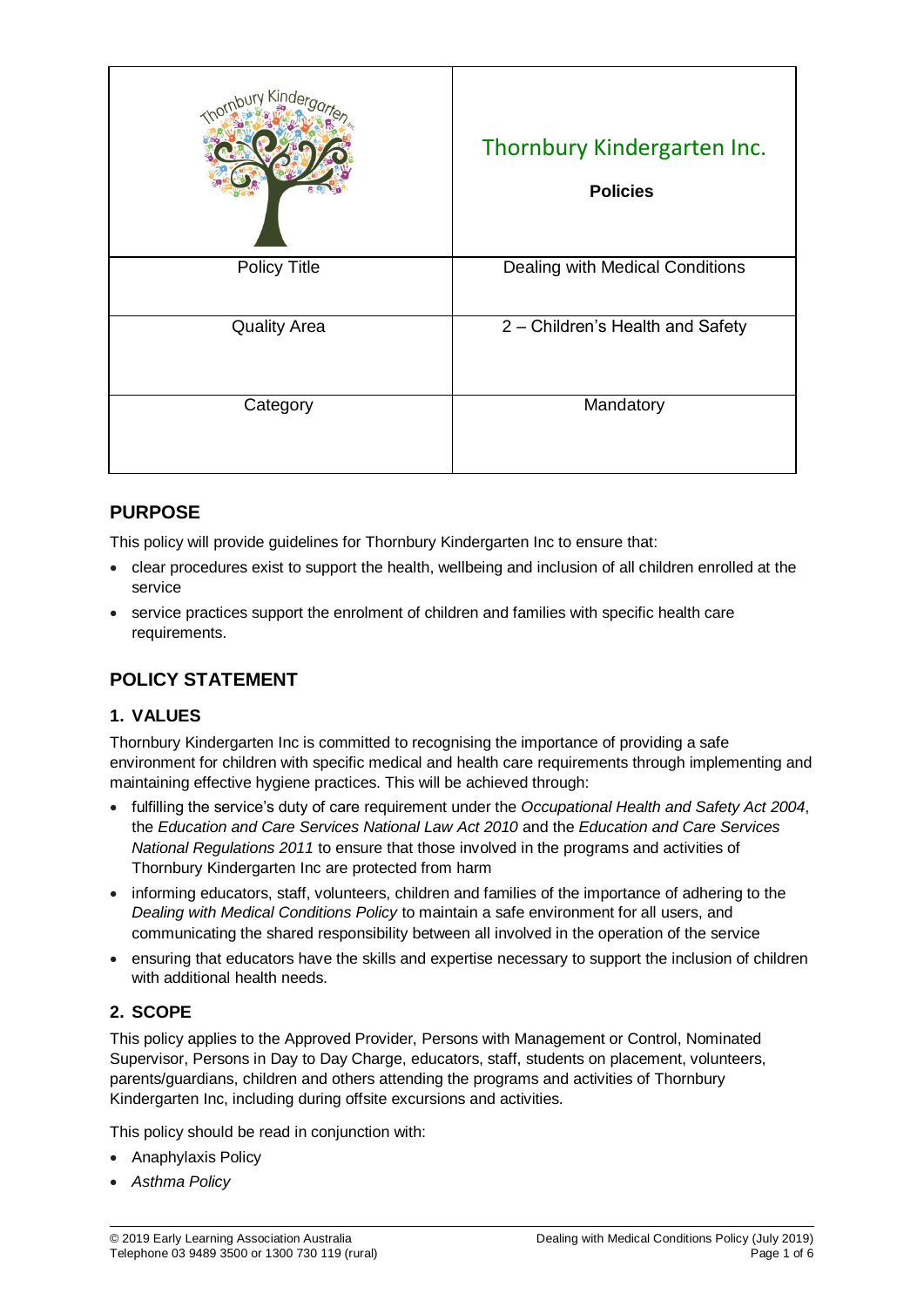- *Diabetes Policy*
- *Epilepsy Policy*

## **3. BACKGROUND AND LEGISLATION**

### **Background**

An approved service must have a policy for managing medical conditions that includes the practices to be followed:

- in the management of medical conditions
- when parents are required to provide a medical management plan if an enrolled child has a specific health care need, allergy or relevant medical condition
- when developing a risk minimisation plan in consultation with the child's parents/guardians
- when developing a communication plan for staff members and parents/guardians.

Staff members and volunteers must be informed about the practices to be followed. If a child enrolled at the service has a specific health care need, allergy or other relevant medical condition, parents/guardians must be provided with a copy of this and other relevant policies.

Medication and medical procedures can only be administered to a child:

- with written authorisation from the parent/guardian or a person named in the child's enrolment record as authorised to consent to administration of medication (Regulation 92(3)(b))
- with two adults in attendance, one of whom must be an educator. One adult will be responsible for the administration and the other adult will witness the procedure
- if the medication is in its original container bearing the child's name, dose and frequency of administration.

Refer to the *Administration of Medication Policy* for more information.

Staff may need additional information from a medical practitioner where the child requires:

- multiple medications simultaneously
- a specific medical procedure to be followed.

If a child with a chronic illness or medical condition that requires invasive clinical procedures or support is accepted by the service, it is vital that prior arrangements are negotiated with the parent/guardian, authorised nominees or appropriate health care workers to prepare for the event that the child will require a procedure while in attendance at the service. Parents/guardians and the service should liaise with either the child's medical practitioner or other appropriate service providers to establish such an arrangement. Arrangements must be formalised following enrolment and prior to the child commencing at the service.

### *Self-administration by a child over preschool age*

Services who provide education and care to a child over preschool age (as defined in the *Education and Care Services National Regulations 2011*) may allow a child over preschool age to self-administer medication. The Approved Provider must consider their duty of care when determining under what circumstances such permission would be granted:

- Where a child over preschool age can self-administer medication/medical procedures, written permission must be provided by the child's parent/guardian.
- Parents/guardians will provide written details of the medical information and administration protocols from the child's medical/specialist medical practitioner(s).
- The self-administration of medication or medical procedures by children over preschool age will be undertaken only under the supervision of a staff member with current approved first aid qualifications.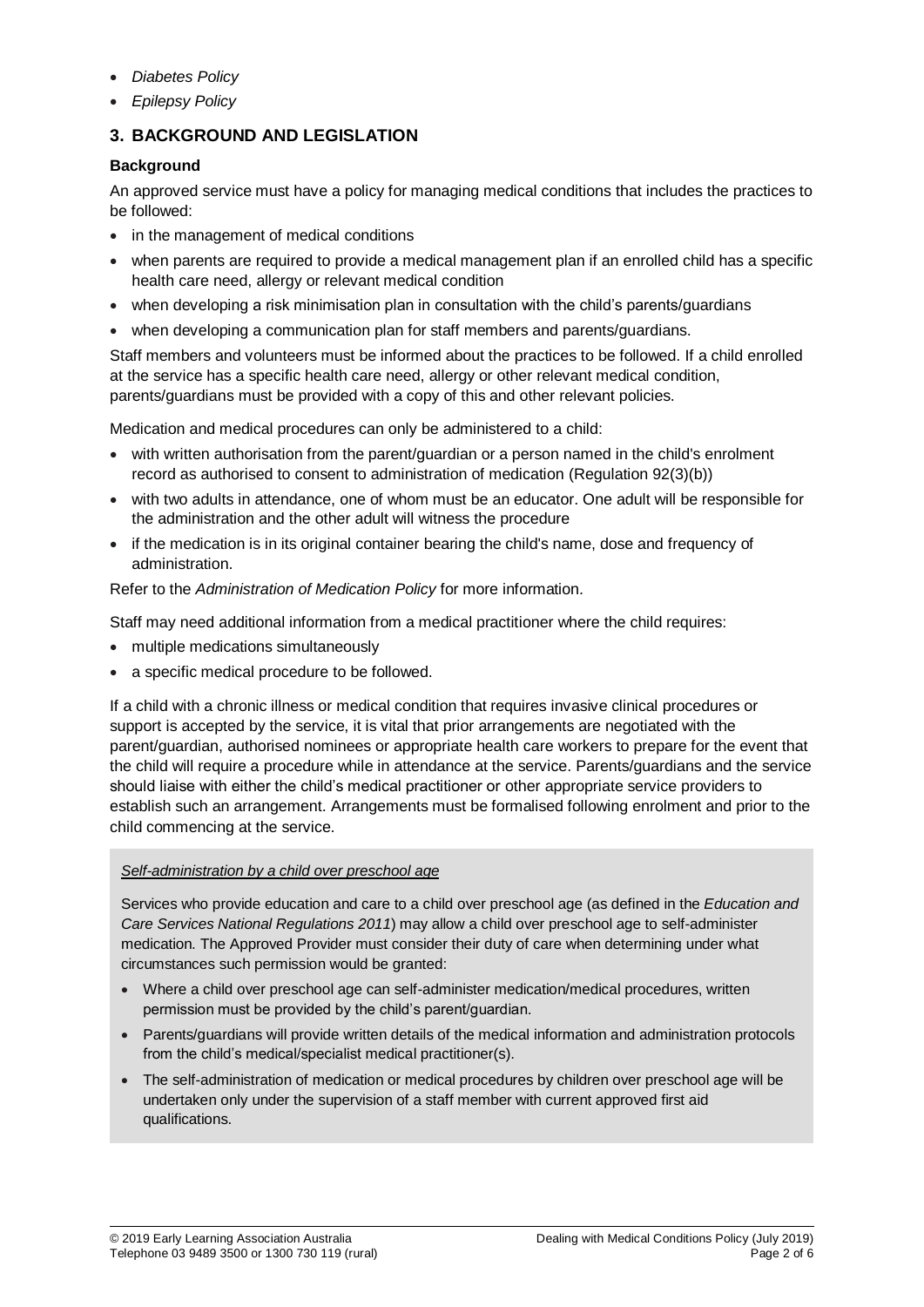### **Legislation and standards**

Relevant legislation and standards include but are not limited to:

- *Education and Care Services National Law Act 2010*: Section 173
- *Education and Care Services National Regulations 2011*: Regulations 90, 91, 96
- *Health Records Act 2001* (Vic)
- *National Quality Standard*, Quality Area 2: Children's Health and Safety
- *National Quality Standard*, Quality Area 7: Governance and Leadership
- *Occupational Health and Safety Act 2004* (Vic)
- *Public Health and Wellbeing Act 2008* (Vic)
- *Public Health and Wellbeing Regulations 2009* (Vic)

The most current amendments to listed legislation can be found at:

- Victorian Legislation Victorian Law Today:<http://www.legislation.vic.gov.au/>
- Commonwealth Legislation ComLaw:<http://www.comlaw.gov.au/>

#### **4. DEFINITIONS**

The terms defined in this section relate specifically to this policy. For commonly used terms e.g. Approved Provider, Nominated Supervisor, Regulatory Authority etc. refer to the General Definitions section of the PolicyWorks manual provided in each foyer.

**Communication plan:** A plan that forms part of the policy and outlines how the service will communicate with parents/guardians and staff in relation to the policy. The communication plan also describes how parents/guardians and staff will be informed about risk minimisation plans and emergency procedures to be followed when a child diagnosed as at risk of any medical condition such as anaphylaxis is enrolled at the service.

**Hygiene:** The principle of maintaining health and the practices put in place to achieve this.

**Medical condition:** In accordance with the *Education and Care Services National Regulations 2011*, the term medical condition includes asthma, diabetes or a diagnosis that a child is at risk of anaphylaxis, and the management of such conditions.

**Medical management plan:** A document that has been prepared and signed by a doctor that describes symptoms, causes, clear instructions on action and treatment for the child's specific medical condition, and includes the child's name and a photograph of the child. An example of this is the Australasian Society of Clinical Immunology and Allergy (ASCIA) Action Plan.

**Risk minimisation:** The implementation of a range of strategies to reduce the risk of an adverse effect from the mismanagement of a specific medical condition at the service.

**Risk minimisation plan:** A service-specific plan that details each child's medical condition and identifies the risks of the medical condition and practical strategies to minimise those risks, and who is responsible for implementing the strategies. The risk minimisation plan should be developed by families of children with specific medical conditions that require medical management plans, in consultation with staff at the service upon enrolment or diagnosis of the condition.

### **5. SOURCES AND RELATED POLICIES**

#### **Sources**

- Staying Healthy: Preventing infectious diseases in early childhood education and care services (5<sup>th</sup> edition, 2013) National Health and Medical Research Council: [https://www.nhmrc.gov.au/about](https://www.nhmrc.gov.au/about-us/publications/staying-healthy-preventing-infectious-diseases-early-childhood-education-and-care-services)[us/publications/staying-healthy-preventing-infectious-diseases-early-childhood-education-and-care](https://www.nhmrc.gov.au/about-us/publications/staying-healthy-preventing-infectious-diseases-early-childhood-education-and-care-services)[services](https://www.nhmrc.gov.au/about-us/publications/staying-healthy-preventing-infectious-diseases-early-childhood-education-and-care-services)
- *G*uide to the Education and Care Services National Law and the Education and Care Services National Regulations 2011, p 62: [http://files.acecqa.gov.au/files/National-Quality-Framework-](http://files.acecqa.gov.au/files/National-Quality-Framework-Resources-Kit/NQF-Resource-02-Guide-to-ECS-Law-Regs.pdf)[Resources-Kit/NQF-Resource-02-Guide-to-ECS-Law-Regs.pdf](http://files.acecqa.gov.au/files/National-Quality-Framework-Resources-Kit/NQF-Resource-02-Guide-to-ECS-Law-Regs.pdf)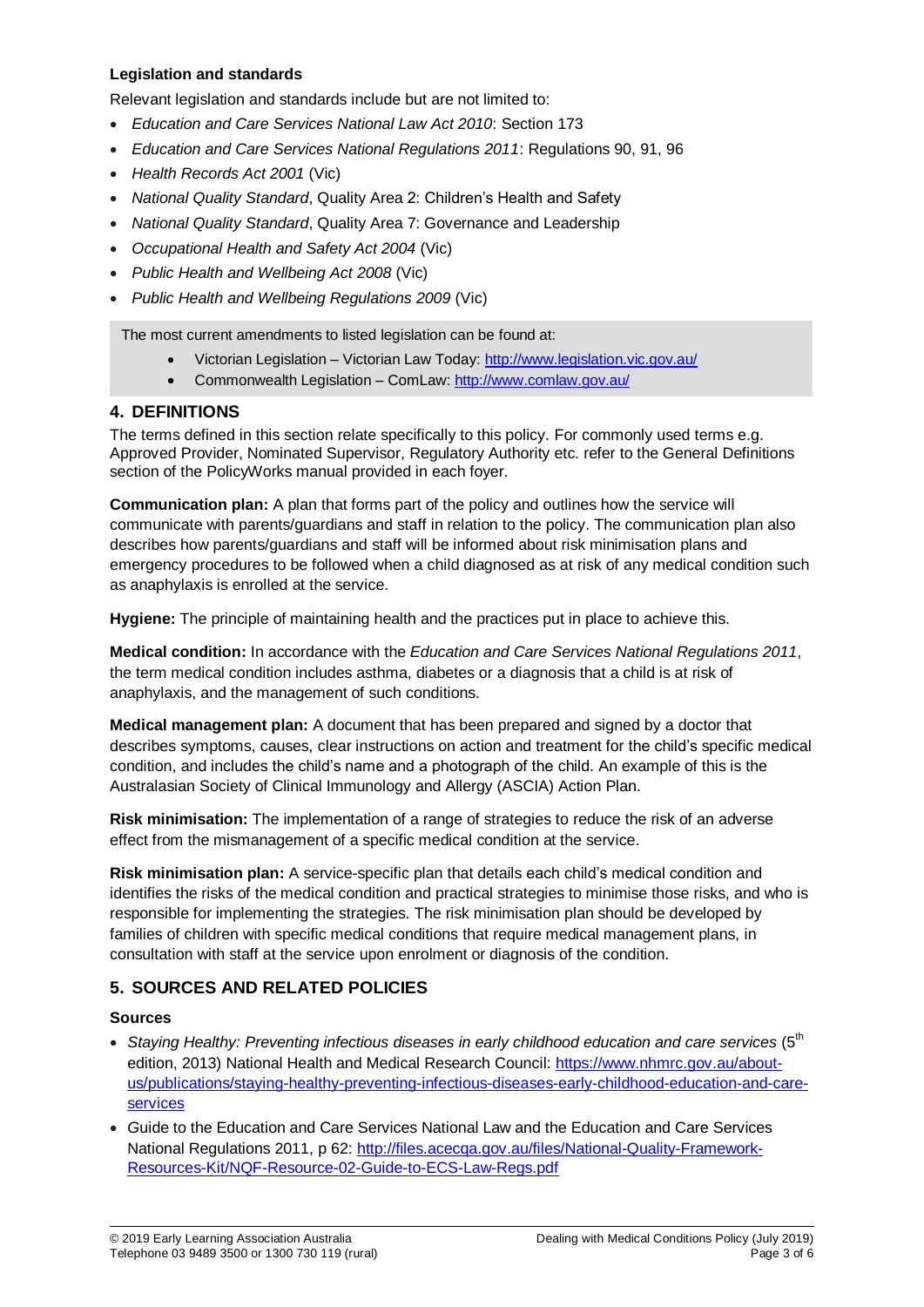#### **Service policies**

- *Administration of First Aid Policy*
- *Administration of Medication Policy*
- *Anaphylaxis Policy*
- *Asthma Policy*
- *Dealing with Infectious Diseases Policy*
- *Diabetes Policy*
- *Epilepsy Policy*
- *Incident, Injury, Trauma and Illness Policy*
- *Privacy and Confidentiality Policy*
- *Supervision of Children Policy*

## **PROCEDURES**

### **The Approved Provider or Persons with Management and Control is responsible for:**

- ensuring that all staff and volunteers are provided with a copy of this policy and have a clear understanding of the procedures and practices outlined within
- developing and implementing a communication plan and encouraging ongoing communication between parents/guardians and staff regarding the current status of the child's specific health care need, allergy or other relevant medical condition, this policy and its implementation
- ensuring educators/staff receive regular training in managing the specific health care needs of children at the service including asthma, anaphylaxis, diabetes, epilepsy and other medical conditions. This includes training in the management of specific procedures that are required to be carried out for the child's wellbeing
- ensuring at least one educator/staff member who has current accredited training in emergency management requirements for specific medical conditions is in attendance and immediately available at all times that children are being educated and cared for by the service
- establishing robust induction procedures that include the provision of information regarding the implementation of the practices outlined in this policy
- ensuring families and educators/staff understand and acknowledge each other's responsibilities under these guidelines
- ensuring families provide information on their child's health, medications, allergies, their medical practitioner's name, address and phone number, emergency contact names and phone numbers, and a medical management plan signed by their medical practitioner, following enrolment and prior to the child commencing at the service
- ensuring that a risk minimisation plan is developed for each child with specific medical conditions on enrolment or upon diagnosis, and that the plan is reviewed at least annually
- ensuring that parents/guardians who are enrolling a child with specific health care needs are provided with a copy of this and other relevant service policies
- following appropriate reporting procedures set out in the *Incident, Injury, Trauma and Illness Policy* in the event that a child is ill, or is involved in a medical emergency or an incident at the service that results in injury or trauma.

### **The Nominated Supervisor or Persons in Day to day Charge is responsible for:**

- implementing this policy at the service and ensuring that all educators/staff follow the policy and procedures set out within
- informing the Approved Provider of any issues that impact on the implementation of this policy
- ensuring that the *AV How to Call Card* (refer to *Definitions*) is displayed near all telephones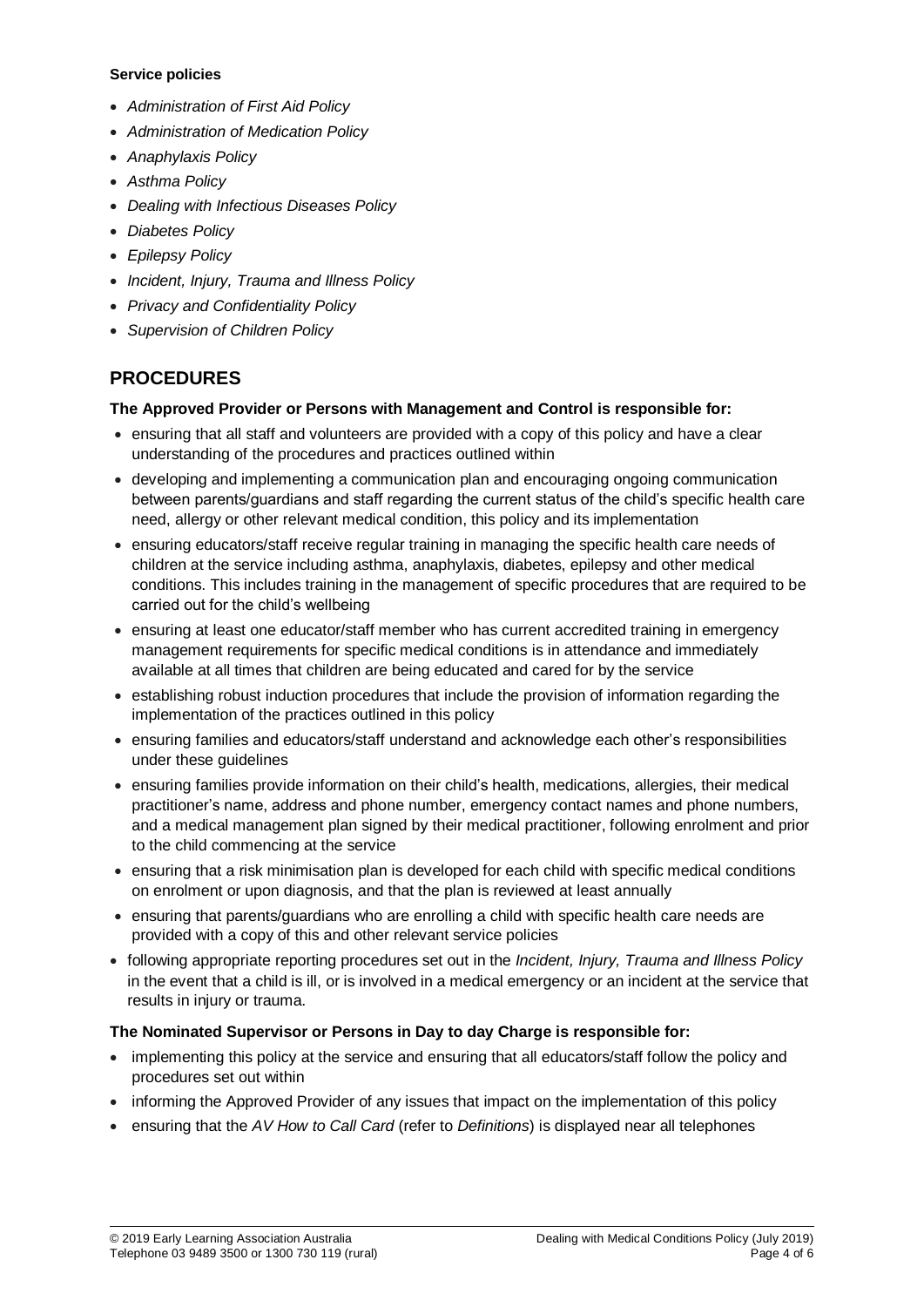- identifying specific training needs of educators/staff who work with children diagnosed with a medical condition, and ensuring, in consultation with the Approved Provider, that educators/staff access appropriate training
- ensuring children do not swap or share food, food utensils or food containers
- ensuring food preparation, food service and relief staff are informed of children and staff who have specific medical conditions or food allergies, the type of condition or allergies they have, and the service's procedures for dealing with emergencies involving allergies and anaphylaxis
- ensuring a copy of the child's medical management plan is visible and known to staff in the service. Prior to displaying the medical management plan, the Nominated Supervisor must explain to parents/guardians the need to display the plan for the purpose of the child's safety and obtain their consent (refer to *Privacy and Confidentiality Policy*)
- ensuring educators and other staff follow each child's risk minimisation plan and medical management plan
- ensuring opportunities for a child to participate in any activity, exercise or excursion that is appropriate and in accordance with their risk minimisation plan
- providing information to the community about resources and support for managing specific medical conditions while respecting the privacy of families enrolled at the service
- administering medications as required, in accordance with the procedures outlined in the *Administration of Medication Policy*
- maintaining ongoing communication between educators/staff and parents/guardians in accordance with the strategies identified in the communication plan, to ensure current information is shared about specific medical conditions within the service.

#### **Educators and other staff are responsible for:**

- ensuring that children do not swap or share food, food utensils or food containers
- communicating any relevant information provided by parents/guardians regarding their child's medical condition to the Nominated Supervisor to ensure all information held by the service is current
- undertaking relevant training to assist with the management of specific medical conditions of children at the service
- being aware of individual requirements of children with specific medical conditions and following their risk minimisation plan and medical management plan
- monitoring signs and symptoms of specific medical conditions and communicating any concerns to the Nominated Supervisor
- adequately supervising all children, including those with specific medical conditions
- informing the Nominated Supervisor of any issues that impact on the implementation of this policy.

#### **Parents/guardians are responsible for:**

- informing the service of their child's medical conditions, if any, and informing the service of any specific requirements that their child may have in relation to their medical condition
- developing a risk minimisation plan with the Nominated Supervisor and/or other relevant staff members at the service
- providing a medical management plan signed by a medical practitioner, either on enrolment or immediately upon diagnosis of an ongoing medical condition. This medical management plan must include a current photo of the child and must clearly outline procedures to be followed by educators/staff in the event of an incident relating to the child's specific health care needs
- notifying the Nominated Supervisor of any changes to the status of their child's medical condition and providing a new medical management plan in accordance with these changes
- informing the Nominated Supervisor of any issues that impact on the implementation of this policy by the service.